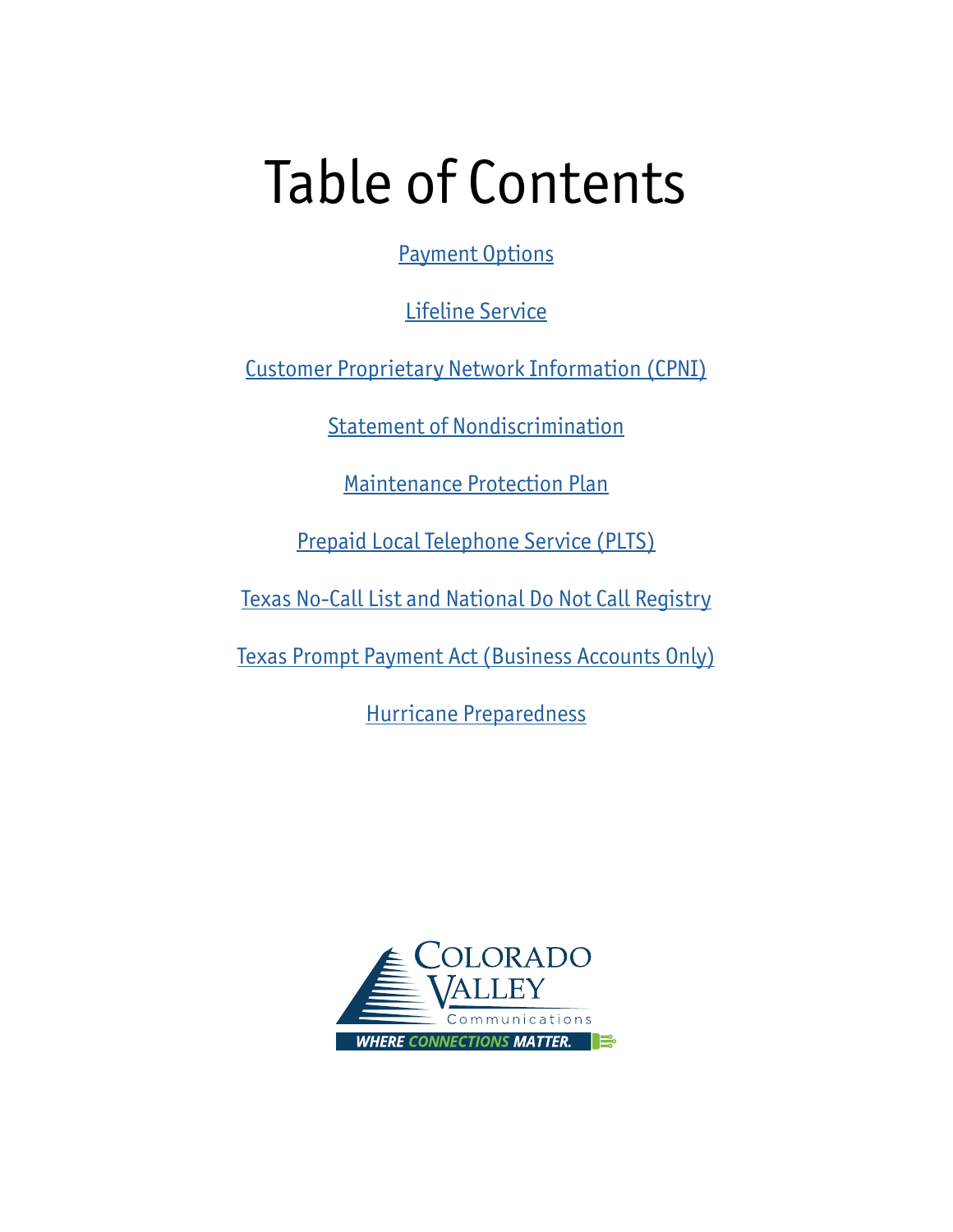### **CHOOSE THE WAY YOU PAY**

<span id="page-1-0"></span>Colorado Valley Communications makes it convenient for you to make payments. Select the best option for you and your schedule.

**SMARTHUB** *<https://cvctx.smarthub.coop/Login.html>*

Simplify your life with online payments and/or autopay. Reduce clutter by going paperless!



**PAY NOW** *<https://cvctx.smarthub.coop/PayNow.html>*

Make payments via a secure CVCTX webpage *(SmartHub account not required.)*.

### **BY MAIL**

Mail payments along with payment stub to *PO Box 130, La Grange, TX 78945*.

### **BY PHONE**

Pay with credit/debit cards or check by calling 979.247.9799 or 844-886-9799 (toll-free). *Available 24/7*.

### **IN PERSON**

Make payments Monday-Friday (8am-5pm) at *4915 South US Hwy 77, La Grange, TX 78945*.

> Scan the QR code with your camera phone to visit CVCTX and discover the many ways to pay!



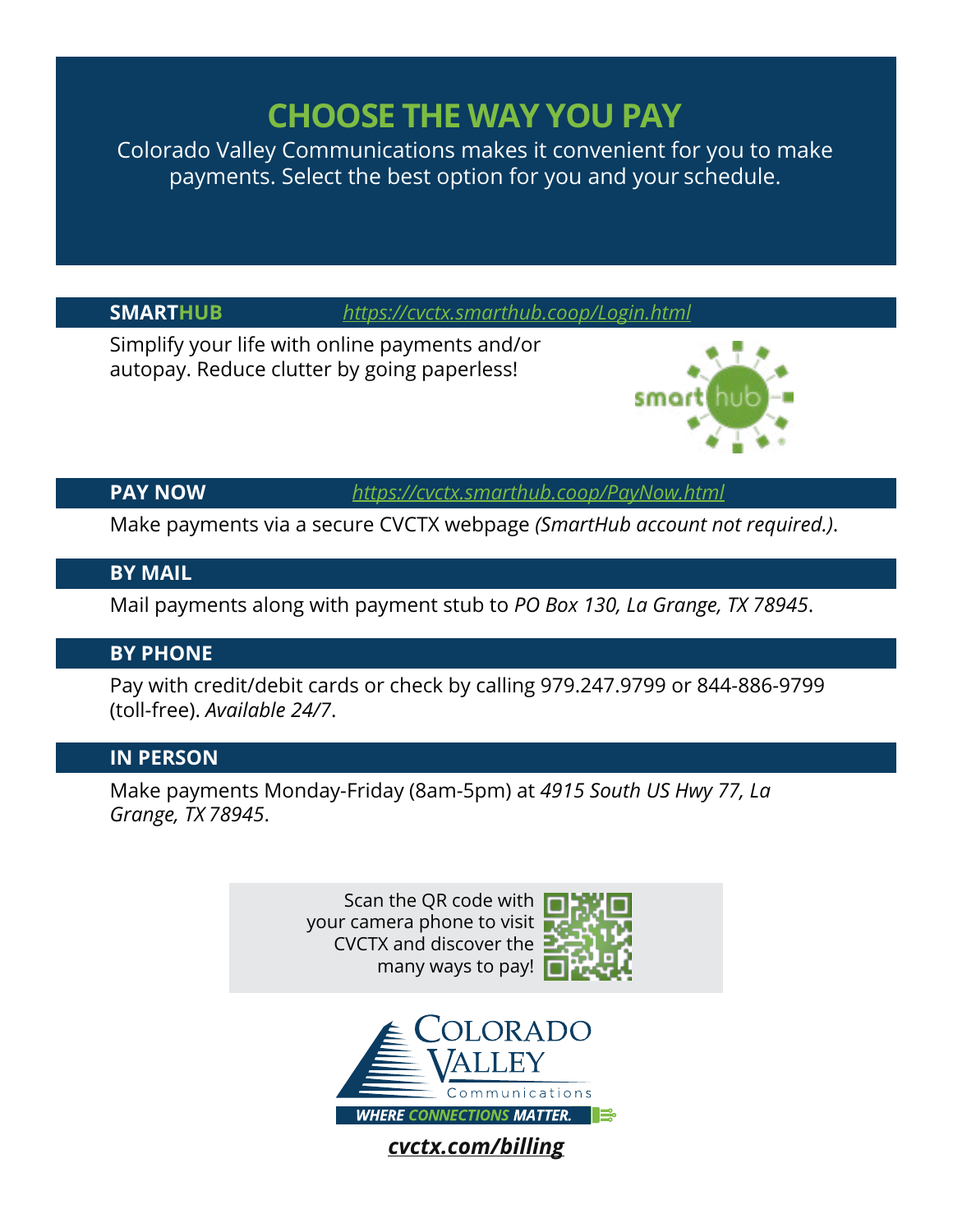# <span id="page-2-0"></span>**LIFELINE SERVICE**

**Lifeline Service** is a government assistance program which provides monthly discounts to eligible telecommunications services. Customers eligible for the **Federal** Lifeline discount may apply the discount to qualifying voice or qualifying broadband services while the **State** Lifeline discount may be applied to qualifying voice services only. Customers who are eligible for voice Lifeline service are also eligible for toll blocking at no charge. Colorado Valley Telephone Cooperative, Inc. (CVTC) and Colorado Valley Communications, Inc. (CVC) offers reduced rates to eligible low-income residential customers through Lifeline.

### **WHO IS ELIGIBLE** for Lifeline

To be eligible for the **Federal** Lifeline discount, a household's annual income must be at or below 135% of the federal poverty guidelines (see chart below to determine if you qualify) or someone in the household must receive benefits from at least one of the following programs:

Medicaid; Supplemental Nutrition Assistance Program (SNAP); Supplemental Security Income (SSI); Federal Public Housing Assistance (FPHA); Veterans Pension Benefit or Survivors Pension Benefit; Tribal Programs set forth in 47 C.F.R. Section 54.409(b)

To be eligible for the **State** Lifeline discount, a household's annual income must be at or below 150% of the federal poverty guidelines (see chart below to determine if you qualify) or someone in the household must receive benefits from at least one of the following programs:

Medicaid; Supplemental Nutrition Assistance Program (SNAP); Supplemental Security Income (SSI); Federal Public Housing Assistance (FPHA); Low Income Home Energy Assistance Program (LIHEAP); Health benefits coverage under the state Children's Health Insurance Program (CHIP); National School Lunch Program's free lunch program (NSL); or Temporary Assistance for Needy Families (TANF)

| <b>FEDERAL Lifeline Guide</b>           |                      | <b>STATE Lifeline Guide</b>             |                      |
|-----------------------------------------|----------------------|-----------------------------------------|----------------------|
| 2022 Poverty Guidelines 135%            |                      | 2022 Poverty Guidelines 150%            |                      |
| <b>HOUSEHOLD SIZE</b>                   | <b>ANNUAL INCOME</b> | <b>HOUSEHOLD SIZE</b>                   | <b>ANNUAL INCOME</b> |
|                                         | \$18,347             |                                         | \$20,385             |
|                                         | \$24,719             | 2                                       | \$27,465             |
| 3                                       | \$31,091             | 3                                       | \$34,545             |
|                                         | \$37,463             |                                         | \$41,625             |
| 5                                       | \$43,835             | 5                                       | \$48,705             |
| 6                                       | \$50,207             | 6                                       | \$55,785             |
|                                         | \$56,579             | 7                                       | \$62,865             |
| 8                                       | \$62,951             | 8                                       | \$69,945             |
| For each additional person, add \$6,372 |                      | For each additional person, add \$7,080 |                      |

### **HOW TO ENROLL** in Lifeline

If your household is eligible through the programs listed, you will automatically qualify. If you have qualifying telecommunications service and participate in one of the programs listed and you are not receiving the Lifeline service reduction, please contact the Low Income Discount Administrator (LIDA) at 866.454.8387.

If your household meets the low income standard, you may apply to receive Lifeline service by requesting a self-enrollment form from the LIDA. Instructions for the self-enrollment process can be found at **www.texaslifeline.org** or by calling **1.866.454.8387**.

### **LIFELINE** Discounts & Benefits

Lifeline service is limited to one discount per household. A household is everyone who lives in the home (including children and people who are not related to the customer) and shares income and household expenses (bills, food, etc.) A customer with Lifeline service may not transfer the Lifeline benefit to any other person. Lifeline is a nontransferable benefit.

**WHO TO CONTACT about Lifeline**

Call the Low Income Discount Administrator (LIDA) toll-free at:

**1.866.454.8387**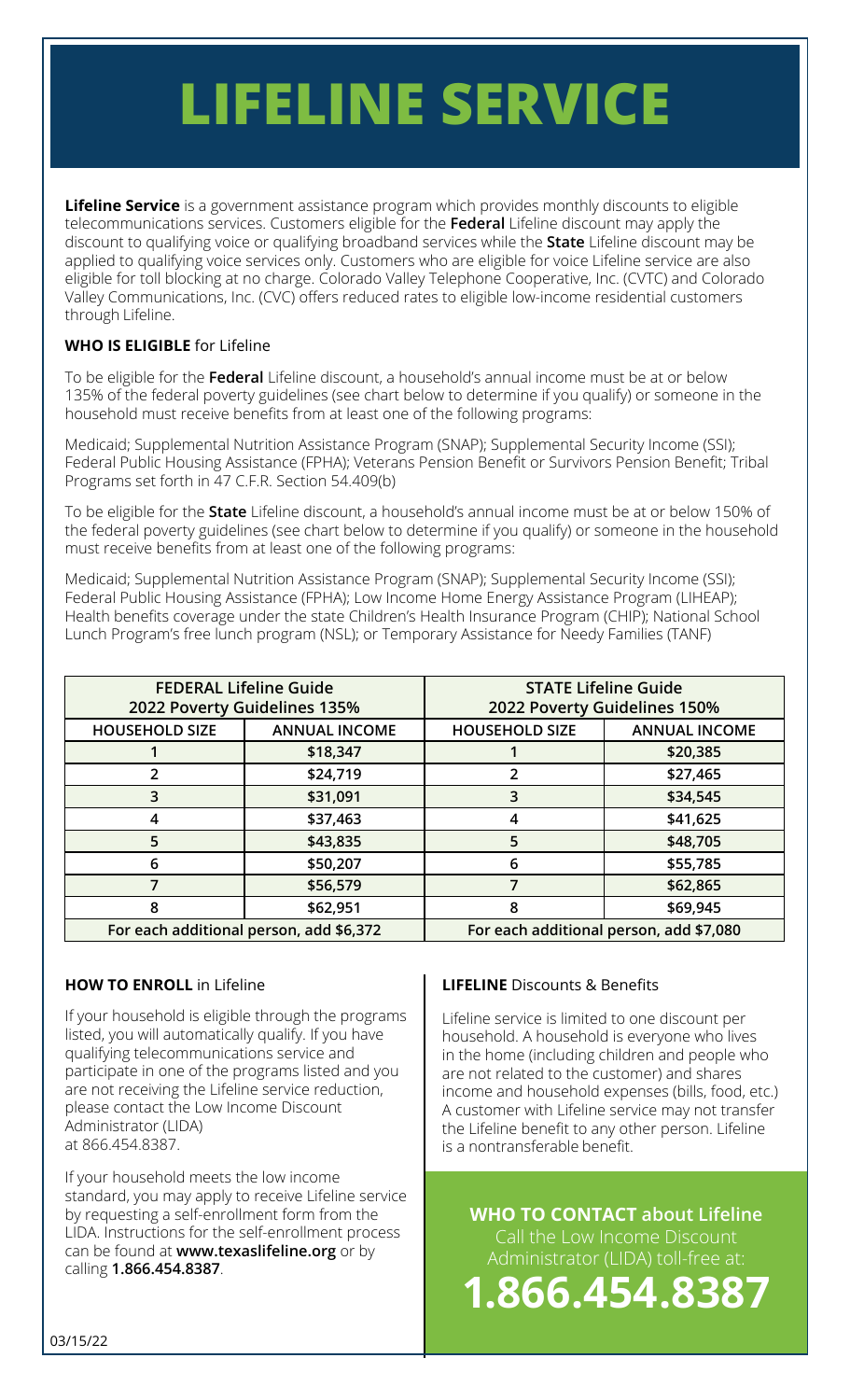### <span id="page-3-0"></span>**CUSTOMER PROPRIETARY NETWORK INFORMATION (CPNI)**

Under federal law, you have the right and Colorado Valley Telephone Cooperative, Inc. ("Colorado Valley") and Colorado Valley's affiliated companies have the duty to protect the confidentiality of your customer information. This information includes the types of services and features you use, how you use these services and the related billing for these services.

Colorado Valley and/or Colorado Valley's affiliates may use this information, without further authorization by you, to offer you services of the type you already purchase from us and to advise you of related products that may be of interest to you. Colorado Valley's services include local and in-region toll service. In addition, Colorado Valley's affiliate services include long distance and Internet services. Use of your information as described in this notice will permit us to offer you a package of services tailored to your specific needs. We may also share your information with our affiliate companies to offer you the services described above.

If you wish to restrict Colorado Valley and/or Colorado Valley's affiliated companies from using or disclosing your customer information, you may contact our office at 979.242.5911 or toll free at 800.242.5911 or you may write to us at the address below at any time. If we do not receive notification from you within 30 days of receiving this notice, we may use your information to offer you products and services that you may find valuable based on your existing services. You may change your decision at any time and there is no charge to you for electing to restrict your information. Your decision will remain valid until you tell us otherwise. Restricting your information will not affect the products or services you currently receive from Colorado Valley and its affiliates.

Even if you choose to restrict Colorado Valley's and/or its affiliates use of your information, you may receive marketing information developed without using your confidential information. If you have any questions, please contact our business office.

Colorado Valley and its affiliates respect your privacy and will not sell, trade or share your customer information with anyone outside the Colorado Valley family of companies, or others authorized to represent us to offer products and services, except as authorized by law.

Colorado Valley would like to take this opportunity to thank you for your business.

**4915 S US Highway 77 P.O.Box130 La Grange, TX 78945 979.242.5911 800.242.5911 info@coloradovalley.com**

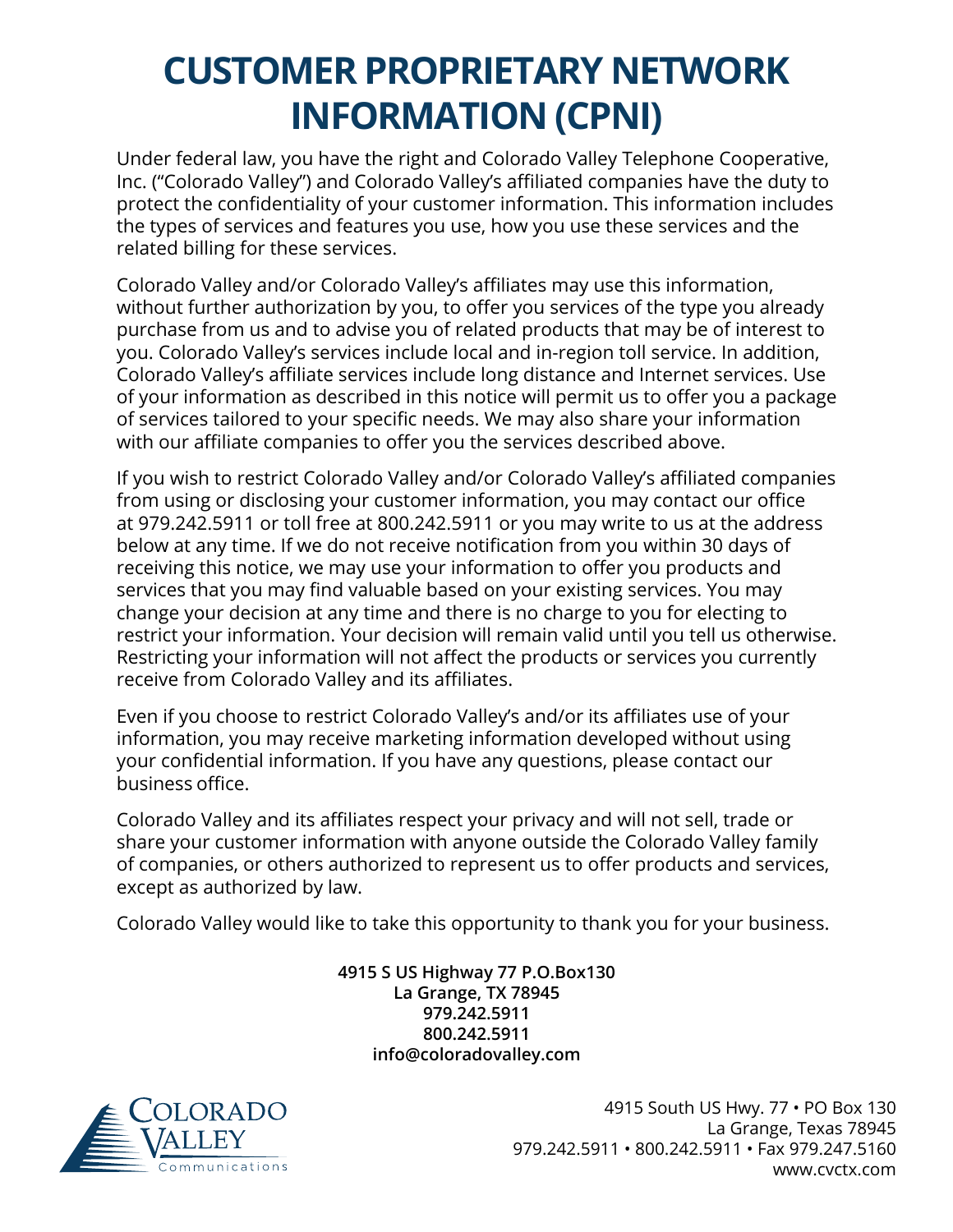### <span id="page-4-0"></span>**STATEMENT OF NON DISCRIMINATION**

Colorado Valley Telephone Cooperative, Inc. is the recipient of Federal financial assistance from the U.S. Department of Agriculture, and is subject to the provisions of Title VI of the Civil Rights Act of 1964, as amended, Section 504 of the Rehabilitation Act of 1973, as amended, the Age Discrimination Act of 1975, as amended, and the rules and regulations of the U.S. Department of Agriculture.

In accordance with Federal law and the U.S. Department of Agriculture (USDA) civil rights regulations and policies, this institution is prohibited from discrimination against customers, employees and applicants for employment on the basis of race, color, national origin, sex, religion, age, political beliefs, marital status, familial or parental status, sexual orientation, income derived from a public assistance program, gender identity (including gender expression), disability, or reprisal or retaliation for prior civil rights activity, in any program or activity conducted or funded by the USDA. (Not all prohibited bases will apply to all programs and/or employment activities).

Persons with disabilities who require alternative means of communication for program information ( e.g., Braille, large print, audiotape, American Sign Language etc.) should contact the responsible Agency or USDA's TARGET Center at 202.720.2600 (voice and TTY). Additionally, program information may be made available in languages other than English.

To file a program discrimination complaint, you may obtain a complaint form by sending an email to OAC@usda.gov, or call 866.632.9992 to request the form, or write a letter addressed to USDA containing all of the information requested in the form. Send your completed complaint form or letter by mail to U.S. Department of Agriculture, Director, Center for Civil Rights Enforcement, 1400 Independence Avenue, SW, Washington, D.C. 20250-9410.

USDA is an equal opportunity provider, employer and lender.

The person responsible for coordinating this organization's nondiscrimination compliance efforts is the General Manager. Any individual or specific class of individuals, who feel that this organization has subjected them to discrimination, may obtain additional information on the above statutes and regulations from USDA.



Oct 2016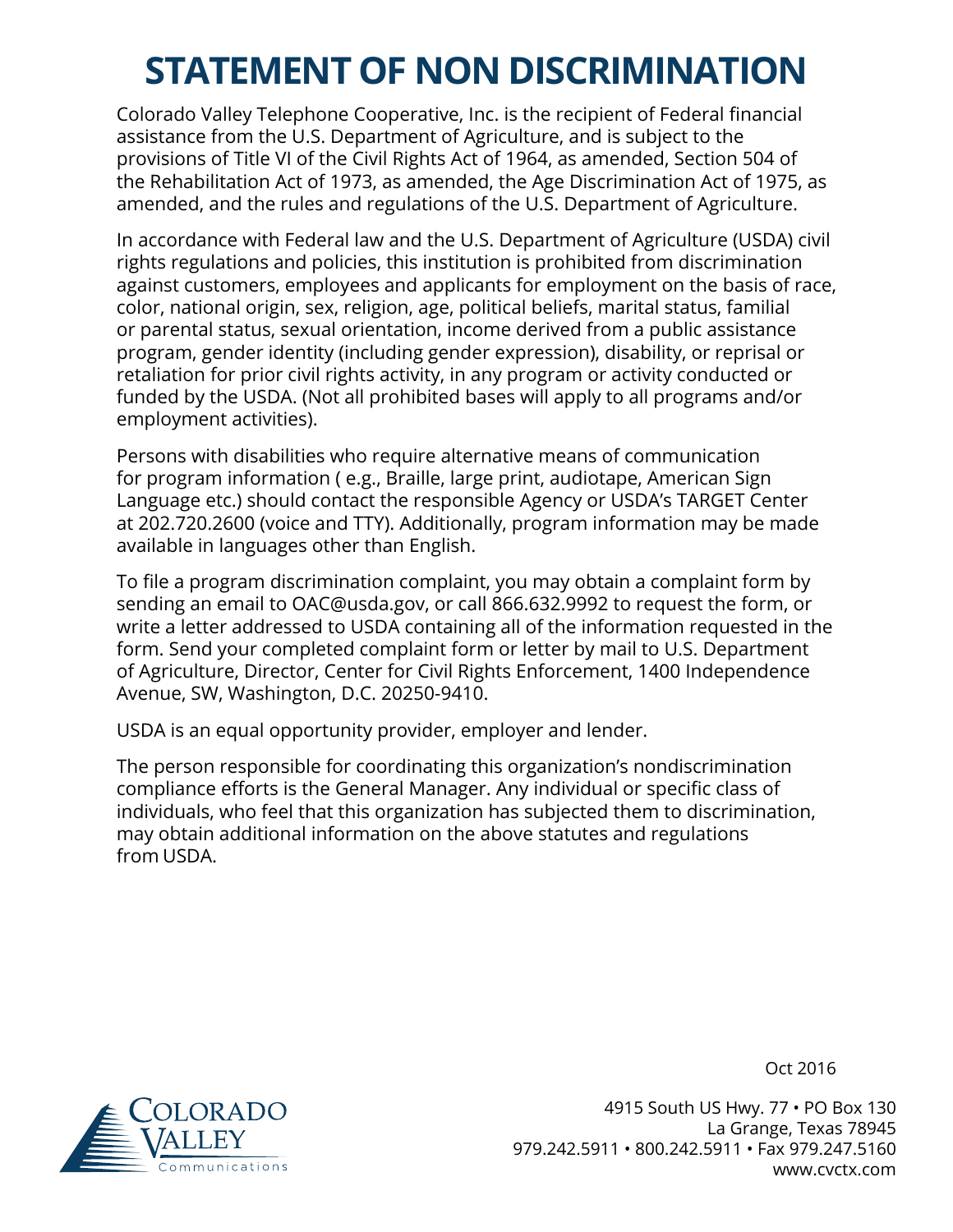## **MAINTENANCE PROTECTION PLAN**

<span id="page-5-0"></span>The Maintenance Protection Plan (MPP) is an optional offering that provides protection from the costs associated with repairs to station wire and jacks. This plan is offered by Colorado Valley Telephone Cooperative (CVTC) to residential customers only.

### **What is included in the Maintenance Protection Plan?**

- •Service call charges, diagnostic service and repair to all newly and properly installed station wire and jacks.
- •The repair of breaks to non-standard wire (wiring that does not meet telephone industry standards for carrying telephone signals), but only to restore the wire to its original condition.

### **What is not included in the Maintenance Protection Plan?**

- •Repair of customer owned equipment such as answering machines, Internet routers, satellite equipment, telephones, etc.
- •Damage due to natural disasters or floods, other than lightning.
- •Damage due to gross negligence, willful damage or vandalism.
- •Station wire or jacks that do not meet CVTC's installation practices or technical standards.

### **CHARGES**

If the customer is not subscribed to the MPP and a service call determines trouble to be located in the customer's station wire, jacks or equipment, CVTC will bill the customer an \$85 trip charge. If the customer requests CVTC to repair or replace the defective station wire or jacks, the charges billed to the customer will be \$85 per hour (which includes the trip charge) plus parts, with a minimum charge of one hour. By requesting the Maintenance Protection Plan, the customer agrees to pay CVTC's current monthly charge for the service, as well as any taxes and fees assessed on the service.

### **TERMS AND CONDITIONS**

For a monthly fee of \$4.95, the Maintenance Protection Plan provides repair service on station wire and jacks. The station wire runs from the network interface device located on the outside of the customer's home to the jacks located inside the customer's home. For new customers, the Maintenance Protection Plan is effective upon the connection of telephone service. For existing customers, MPP becomes effective thirty (30) days after it is ordered. If the customer has more than one single-line telephone service at one location (e.g., two telephone numbers) and the customer wishes to subscribe to the Maintenance Protection

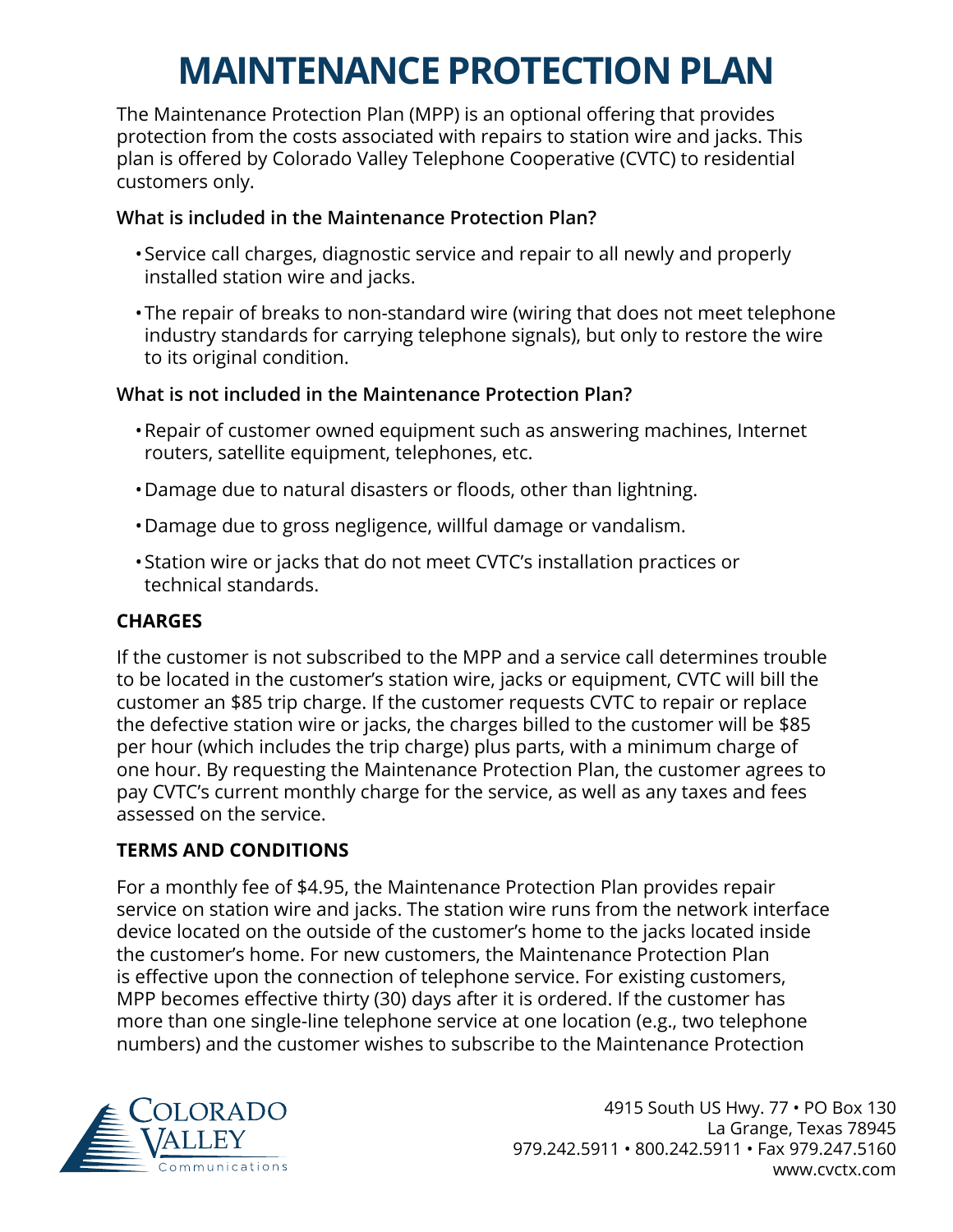Plan, only one MPP monthly charge will apply to the customer. If the customer has a detached extension on the same premises, the MPP is not offered to cover the maintenance of station wire or jacks associated with the detached structure. The MPP will only cover the main residence. The Maintenance Protection Plan is not offered for repair of complex wiring associated with multiple lines that use common equipment such as a key system.

### **CANCELLATION OF MAINTENANCE PROTECTION PLAN**

The customer may cancel the MPP at any time by calling CVTC's business office. Charges are prorated to the date the plan is canceled, except that, for the first month, there is a minimum of one month billing. There is no charge for canceling the plan. CVTC may cancel the Maintenance Protection Plan upon a customer's failure to timely pay MPP charges or where abuse is determined. Abuse is defined as gross negligence, willful damage or vandalism, either intentional or unintentional. If the Maintenance Protection Plan is reordered after cancellation, there is a thirty (30) day waiting period before the MPP becomes effective.

### *AMENDMENT OF CONTRACT*

*CVTC reserves the right to discontinue offering the Maintenance Protection Plan or to amend the terms and conditions, including increasing the prices, by giving customers at least one month's written notice of the contract amendment, change in the charges, or discontinuance of the offering. Notification may be in the form of an announcement included with or as part of the customer's monthly telephone bill. By paying the monthly charge after the effective date of the notice, the customer agrees to be bound by the amendment or change in charges and agrees to the terms of this contract.*

### **242.5911 Local | 800.242.5911 Toll-Free ORDER TODAY!**

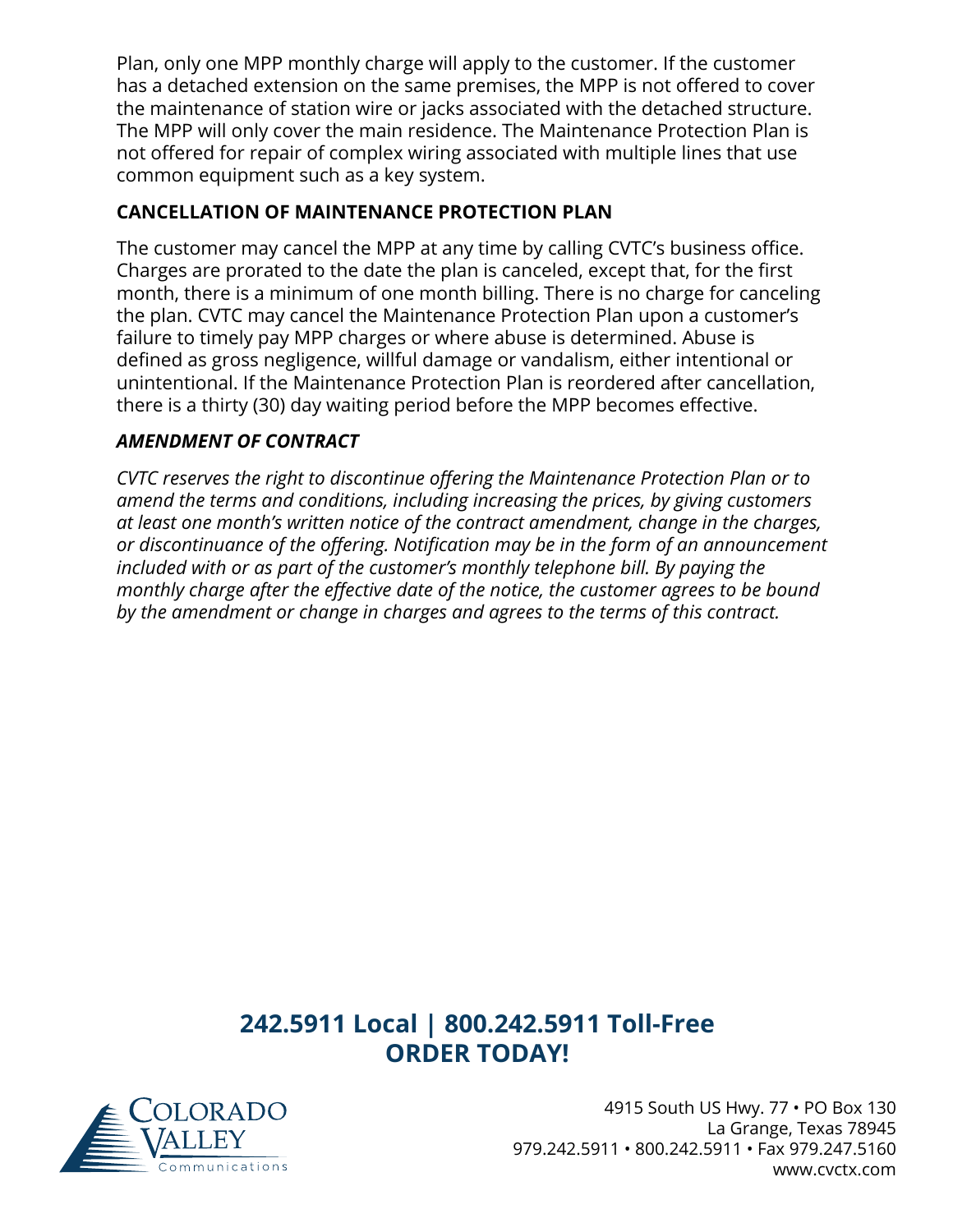### **PREPAID LOCAL TELEPHONE SERVICE**

<span id="page-7-0"></span>Colorado Valley Telephone Cooperative, Inc. is pleased to notify you of Prepaid Local Telephone Service (PLTS), a program that helps customers manage outstanding telephone balances and retain local telephone service. The Public Utility Commission of Texas has directed that we provide this service.

PLTS provides eligible customers with a one-time opportunity to retain their local service if they are at risk of disconnection of their local service for non-payment of telephone bills. It also allows residential customers who have been disconnected because of delinquent or unpaid bills to be reconnected. PLTS is not available to business customers.

### **Your Responsibility**

To receive this service, you must agree to receive Toll Blocking, which will prevent you from making long distance telephone calls or usage-sensitive calls, which include directory assistance, call return, call trace and auto redial. In subscribing to PLTS, you agree not to incur additional charges for long distance, or usagesensitive services. In addition, you agree not to request additional services from Colorado Valley Telephone Cooperative other than those included in PLTS subscription. If you violate the terms of this agreement you can be disconnected immediately and will not be eligible to receive PLTS again from Colorado Valley Telephone Cooperative.

To subscribe to PLTS you must make an advance payment of up to two months of charges for local telephone service. You may be required to arrange a deferred payment plan with Colorado Valley Telephone Cooperative for your outstanding local telephone charges. Payments for these charges will begin with the third billing cycle after you subscribe to PLTS. The monthly payments on this plan may not exceed \$10 per month or one-twelfth of the outstanding local debt, whichever is larger.

You must pay your PLTS bill by the due date.

### **To Subscribe**

Please contact Colorado Valley Telephone Cooperative at 979.242.5911 Monday through Friday from 8:00am to 5:00pm to request PLTS.

If your telephone service has been suspended and you apply for PLTS within 10 days of receiving notice, you will not be required to pay the restoration charge for restoring service at that time. You will be required to pay that charge when you return to basic local telephone service.

It is your right to receive basic local telephone service without entering PLTS if you do not owe for basic local telephone charges.

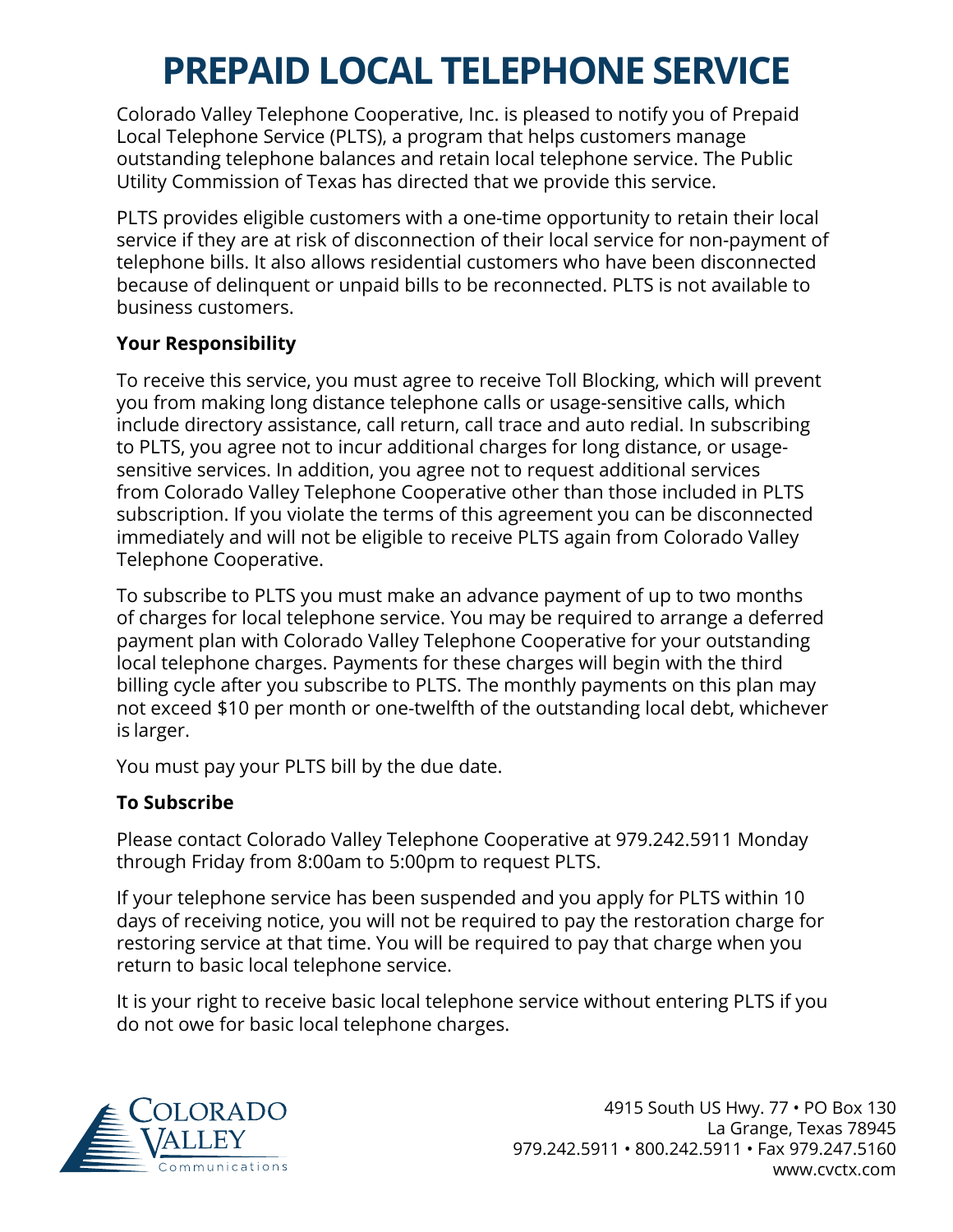### **PREPAID LOCAL TELEPHONE SERVICE, cont.**

Services included in PLTS subscription are basic local telephone services, white pages directory listing, toll blocking/restriction, non-published number service (if requested), non-listed number service (if requested), and access to 9-1-1.

Customers will be responsible for paying surcharges or fees required by law or ordinance, including, but not limited to: 9-1-1 charges, subscriber line charges, sales tax, Universal Service Fund charges, Dual Party Relay Service charges and municipal fees.

**If you have any questions, please call Colorado Valley Telephone Cooperative at 979.242.5911.** 

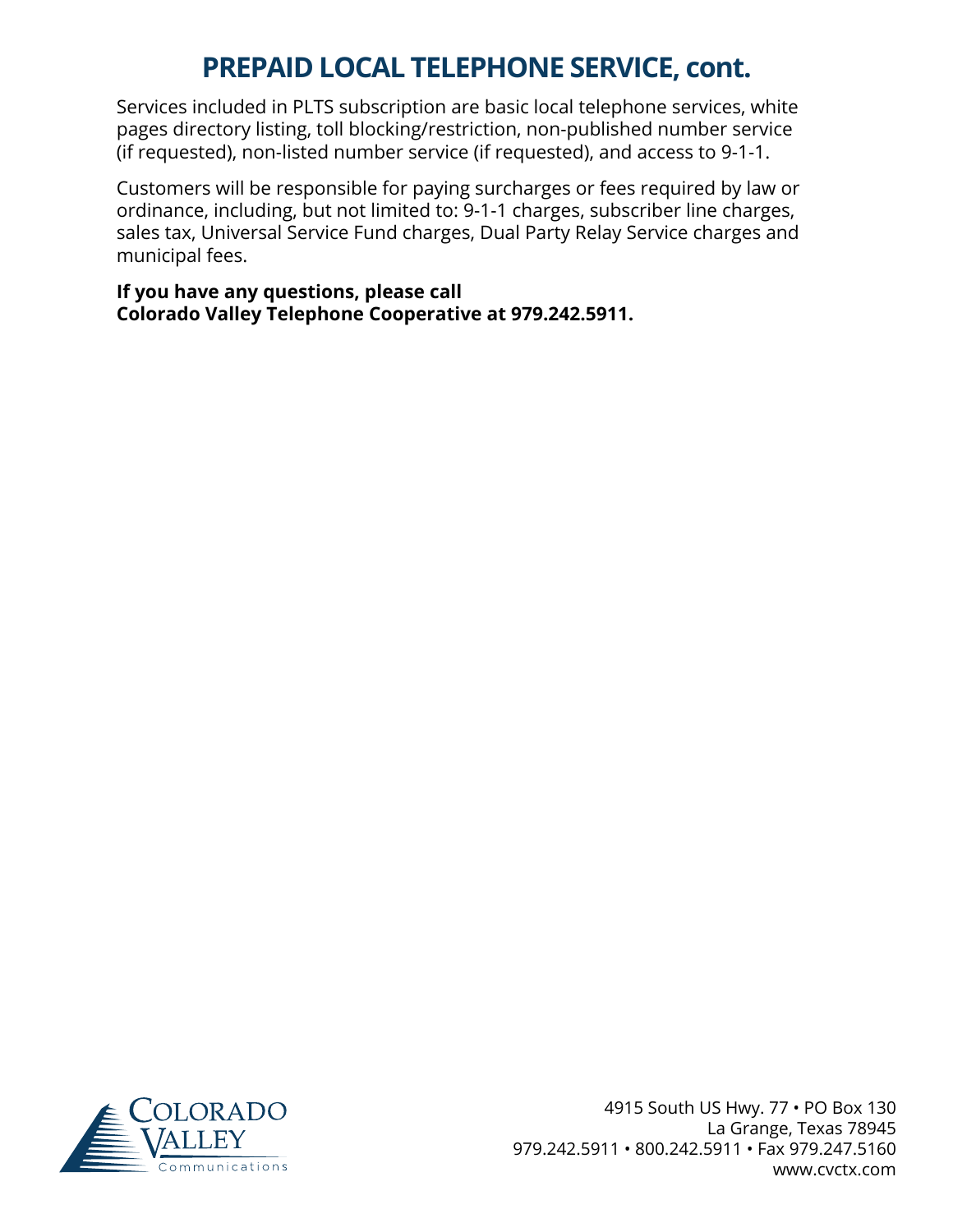### **Texas No-Call List Customer Notice**

<span id="page-9-0"></span>Residential customers may add their name, address and non-business telephone number to a state-sponsored no-call list that is intended to limit the number of telemarketing calls received. The no-call lists will be published quarterly and telemarketers must update their no-call lists from the published list each quarter (January 1, April 1, July 1, October 1). Telemarketers will have 60 days from the date a number appears on a published list to update their internal databases and remove numbers. The first published list became available to telemarketers on April 1, 2002. You will be advised when you register on which quarterly list your telephone number will appear.

There is no charge for adding phone numbers to this list. Registration is free. Your registered telephone number( s) will remain on the list for three years from the date your residential or wireless telephone number is first published on the list.

Consumers may register for the Texas No-Call list in either way:

- 1. Online at https://www.texasnocall.com for instant registration. The site is available 24 hours a day, 7 days a week, 365 days a year.
- 2. To register by mail, use the printable Residential or Business registration form at https://www.texasnocall.com and send the printable registration to the mailing address listed on the website.

A customer that registers for inclusion on the no-call list may continue to receive calls from groups, organizations, and persons who are exempt from compliance in accordance with the Public Utility Commission of Texas substantive rules.

Si usted quisiera obtener esta informacion en espanol, favor de comunicarse con nuestra oficina de negocios a 979.242.5911.

### **National Do Not Call Registry Notice**

Consumers may also register for the National Do Not Call Registry by visiting www.donotcall.gov or by calling 1.888.382.1222, TTY 1.866.290.4236 from the number you wish to register. If you register online, you will receive a confirmation email. You must click on the link in the email within 72 hours to complete your registration. There is no charge for registration in the National Do Not Call Registry.

Political organizations, charities, telephone surveyors or companies with which you have an existing business relationship are still permitted to call you even after you register in the National Do Not Call Registry. Additionally, organizations with which you have an established business relationship can call you for up to 18 months after your last purchase, payment or delivery. Companies to which you have made an inquiry or submitted an application may call you for three months. However, if you ask a company to not call you, it must honor your request regardless of an established business relationship.

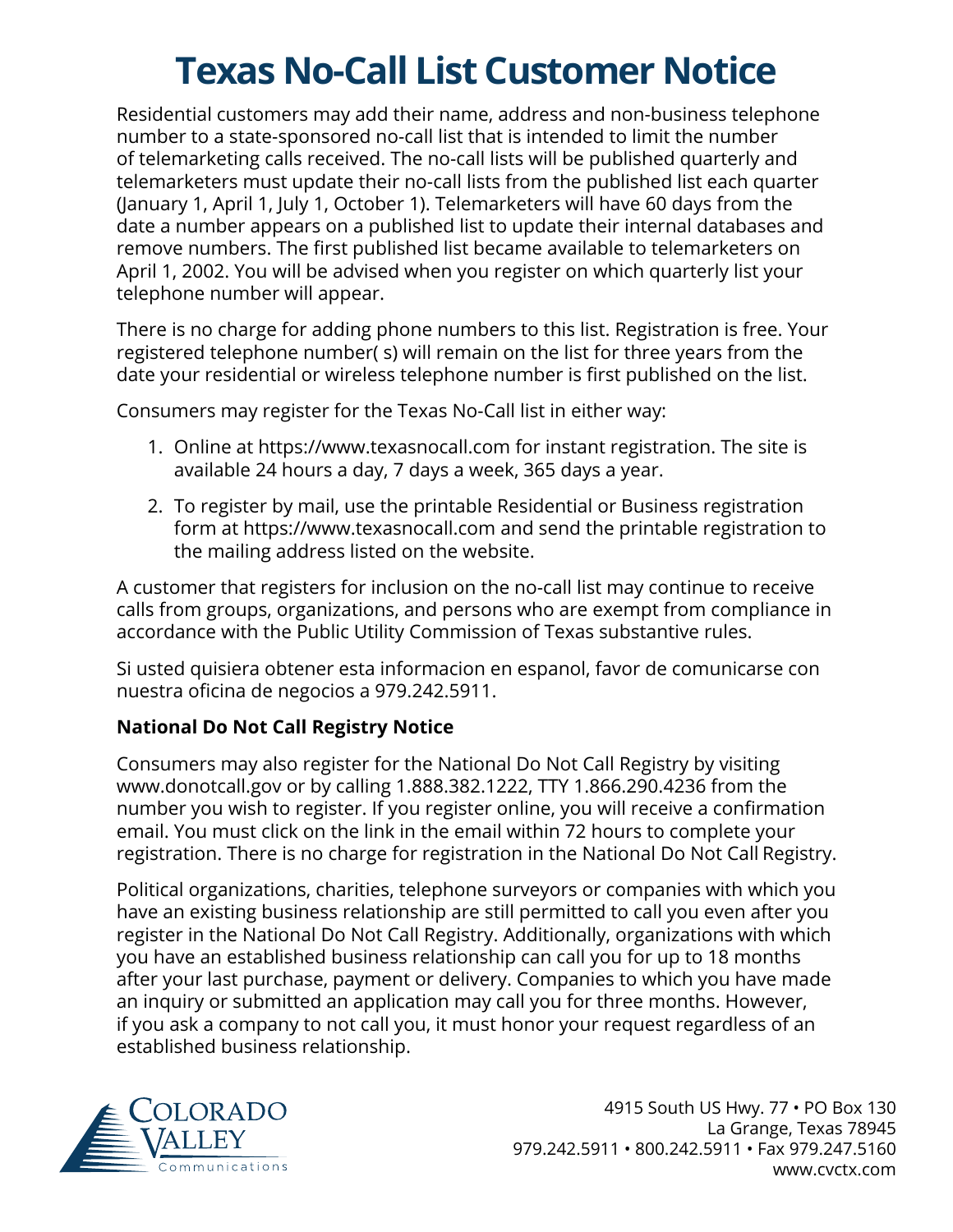### **TEXAS PROMPT PAYMENT ACT INFORMATION**

(This notice is for Business Customers only)

<span id="page-10-0"></span>If your organization is a state agency or political subdivision, your organization may qualify for billing treatment under the Texas Prompt Payment Act. Colorado Valley Telephone Cooperative, Inc. (CVTC) and/or Colorado Valley Communications, Inc. (CVC) requests that you identify yourself as eligible for Texas Prompt Payment Act billing treatment. You may call our business office at 979.242.5911 or toll free 800.242.5911, send an e-mail to info@coloradovalley.com or write to Colorado Valley Telephone Cooperative, Inc., P. 0. Box 130, La Grange, Texas 78945. If you identify your organization as eligible for Prompt Payment Act billing treatment, we will request that you provide a tax exempt certificate or affidavit to document your eligible status.

If you have questions about whether your organization qualifies for billing treatment under the Texas Prompt Payment Act, please review Texas Government Code Chapter 2251. Alternatively, you can contact the State Comptroller's office toll free at 800.252.5555.

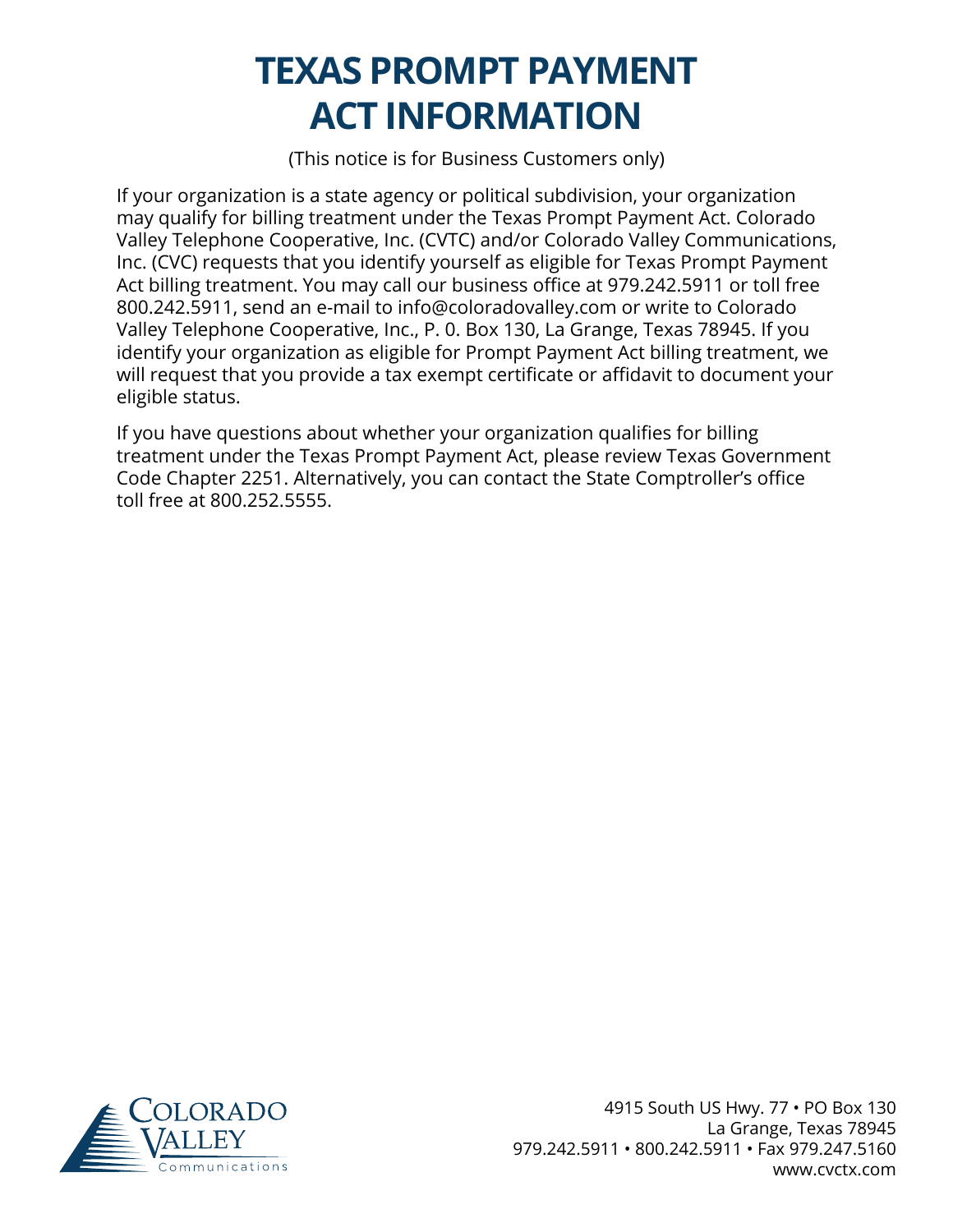### <span id="page-11-0"></span>**Hurricane Preparedness**

Hurricane Season is June 1- Nov. 30.

#### **Preparedness Checklist:**

**Make an Evacuation Plan.** Find activated evacuation routes here: *DriveTexas.org* or by dialing (800) 452-9292. Call 2-1-1 to find out if you live in an evacuation zone.

Hurricane Season

- **Sign-Up for Emergency Alerts.** Make sure your device is enabled to receive Wireless Emergency Alerts (WEAs).
	- **Prepare an Emergency Supply Kit.** Learn how to build an emergency kit here: *https://www.ready.gov/build-a-kit*

**Review Your Home Insurance Policy.**

**Register with State of Texas Emergency Assistance Registry (STEAR):**

*https://stear.tdem.texas.gov/* or by dialing 2-1-1 if you live in evacuation zone and:

- have a disability or medical needs and do not have a car or other vehicle to use in an evacuation.
- have a disability or medical needs and do not have friends or family to help in an evacuation. \*\* STEAR Registry information collected is confidential\*\*

#### **Hurricane Preparedness Online Resources:**

Texas Division of Emergency Management Website: *www.tdem.texas.gov*

Texas Department of State Health Services: *www.texasready.gov*

American Red Cross: *www.redcross.org*

U.S. Department of Homeland Security: *www.ready.gov*

Office of the Texas Governor Greg Abbott: *www.gov.texas.gov*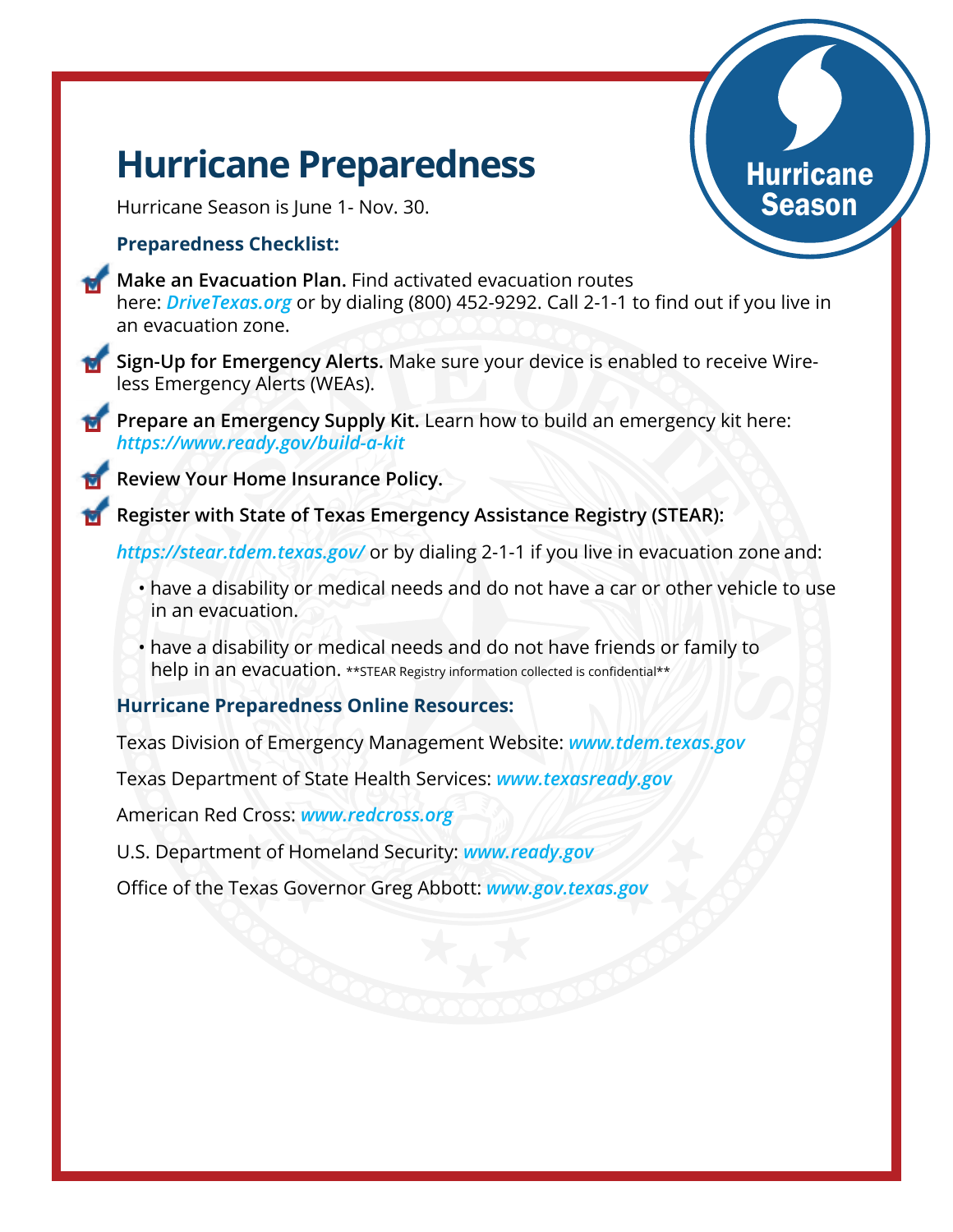### **Preparación para Huracanes**

**Hurricane** Season

La temporada de huracanes es del 1 de Junio al 30 de Noviembre.

### **Lista de verificación de preparación:**

- **Haga un Plan de Evacuación.** Encuentre rutas de evacuación activadas aquí: *DriveTexas.org* o marcando (800) 452-9292. Llame 2-1-1 para averigüar si usted vive en una zona de evacuación.
- **Regístrese para recibir alertas de emergencia.** Asegúrese de que su dispositivo esté habilitado para recibir Alertas de Emergencia Inalámbricas (AEI).
- **Prepare un estuche de Suministros de Emergencia.** Aprenda cómo construir un estuche de emergencia aquí: *https://www.ready.gov/build-a-kit*

**Revise su póliza de seguro de hogar.**

**Regístrese en el Registro de Asistencia de Emergencia del Estado de Texas (RAEET):**

*https://stear.tdem.texas.gov/* o marcando el 2-1-1 si vive en una zona de evacuación y:

- tiene una discapacidad o necesidades médicas y no tiene un automóvil u otro vehículo para usar en una evacuación
- tiene una discapacidad o necesidades médicas y no tiene amigos o familiares para ayudar en una evacuación. \*\* La información recolectada del Registro RAEET es confidencial \*\*

### **Recursos en línea para la preparación en caso de huracanes:**

Sitio web de la División de Administración de Emergencias de Texas: *www.tdem.texas.gov*

Departamento de Servicios de Salud del Estado: *www.texasready.gov*

Cruz Roja Americana: *www.redcross.org*

Departamento de Seguridad Nacional de los Estados Unidos: *www.ready.gov*

Oficina del Gobernador de Texas Greg Abbott: *www.gov.texas.gov*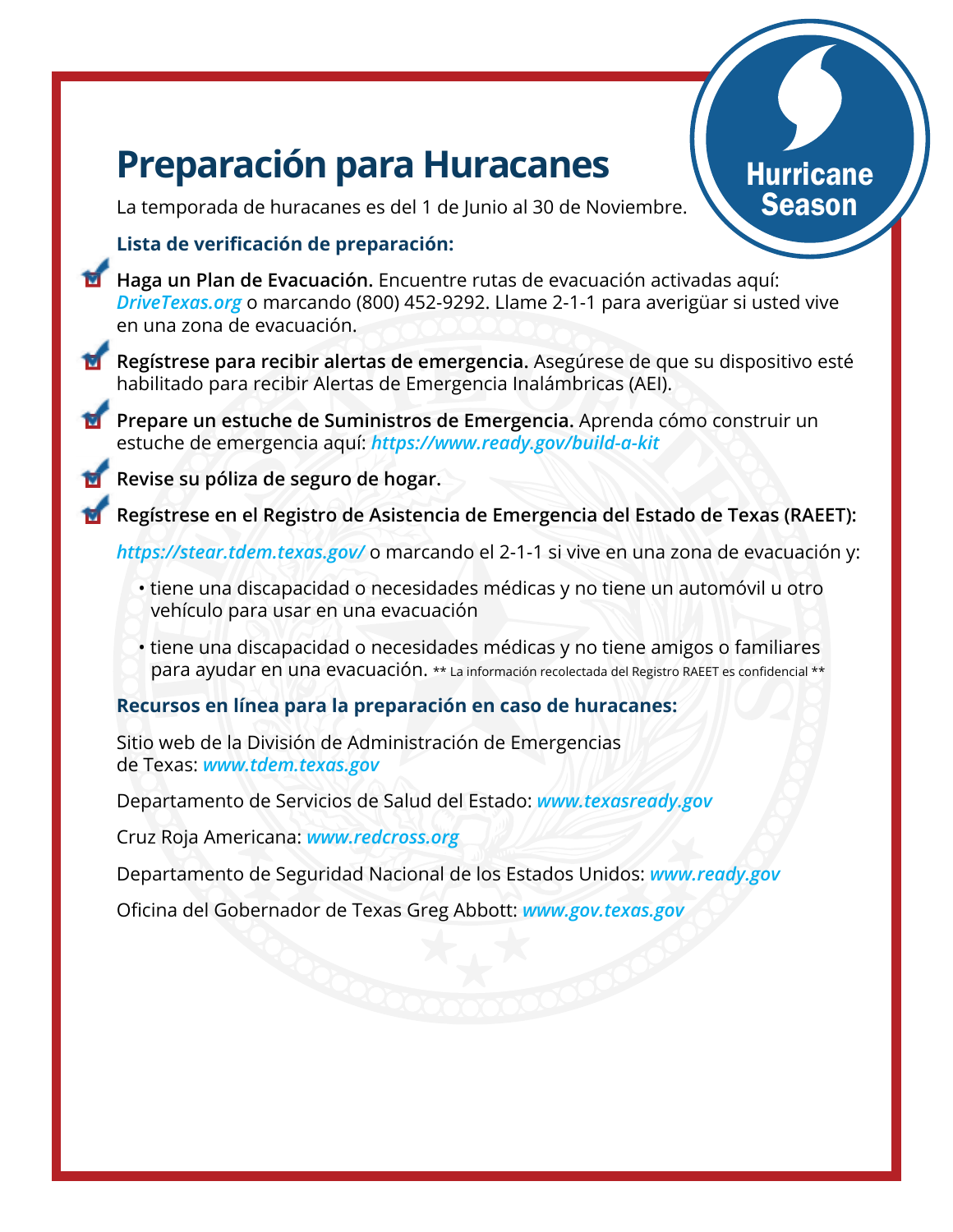### **Hurricane Preparedness Guidelines**

IF YOU ARE UNDER A HURRICANE WARNING, FIND SAFE SHELTER RIGHT AWAY.

#### **When a hurricane is 36 hours from arriving**

- Turn on your TV or radio in order to get the latest weather updates and emergency instructions.
- Restock your emergency preparedness kit. Include food and water sufficient for at least three days, medications, a flashlight, batteries, cash, and first aid supplies. *https://www.ready.gov/build-a-kit*

#### **When a hurricane is 18-36 hours from arriving**

- Bookmark your city or county website for quick access to storm updates and emergency instructions.
- Bring loose, lightweight objects inside that could become projectiles in high winds (e.g., patio furniture, garbage cans); anchor objects that would be unsafe to bring inside (e.g., propane tanks); and trim or remove trees close enough to fall on the building.

#### **When a hurricane is 6-18 hours from arriving**

- Turn on your TV/radio, or check your city/county website every 30 minutes in order to get the latest weather updates and emergency instructions.
- Charge your cell phone now so you will have a full battery in case you lose power.

When a hurricane is 6 hours from arriving

- If you're not in an area that is recommended for evacuation, plan to stay at home or where you are and let friends and family know where you are.
- Close storm shutters, and stay away from windows. Flying glass from broken windows could injure you.
- Turn your refrigerator or freezer to the coldest setting and open only when necessary. If you lose power, food will last longer. Keep a thermometer in the refrigerator to be able to check the food temperature when the power is restored.

#### **Survive DURING**

- If told to evacuate, do so immediately. Do not drive around barricades.
- If sheltering during high winds, go to a FEMA safe room, ICC 500 storm shelter, or a small, interior, windowless room or hallway on the lowest floor that is not subject to flooding.
- If trapped in a building by flooding, go to the highest level of the building. Do not climb into a closed attic. You may become trapped by rising flood water.

#### **Be Safe AFTER**

- Listen to authorities for information and special instructions.
- Do not touch electrical equipment if it is wet or if you are standing in water. If it is safe to do so, turn off electricity at the main breaker or fuse box to prevent electric shock.
- Avoid wading in flood water, which can contain dangerous debris. Underground or downed power lines can also electrically charge the water.

### **Hurricane** Season